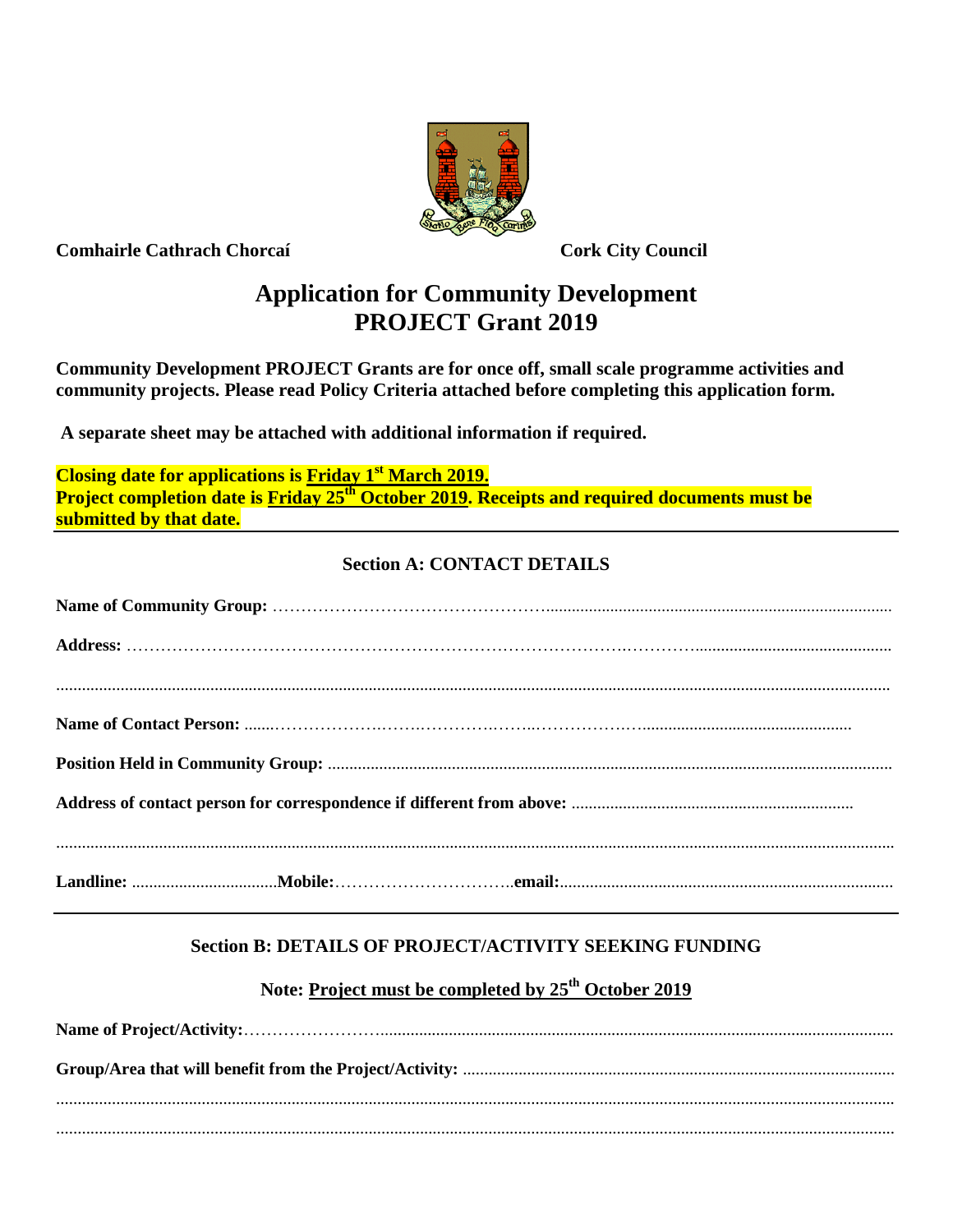Details of project/activity: (Please state the purpose for which the funding is required and start and end date of 

### Section C: DETAILS OF EXPENDITURE, FUNDING REQUIRED and OTHER INCOME

**EXPENDITURE:** Please give a full breakdown of the project costs. Include details of activity, equipment and

**FUNDING REQUIRED:** Total cost of project: 

### Section D: DETAILS OF COMMUNITY GROUP/ORGANISATION

Is your group /organisation registered with the Charities Regulator? Yes/No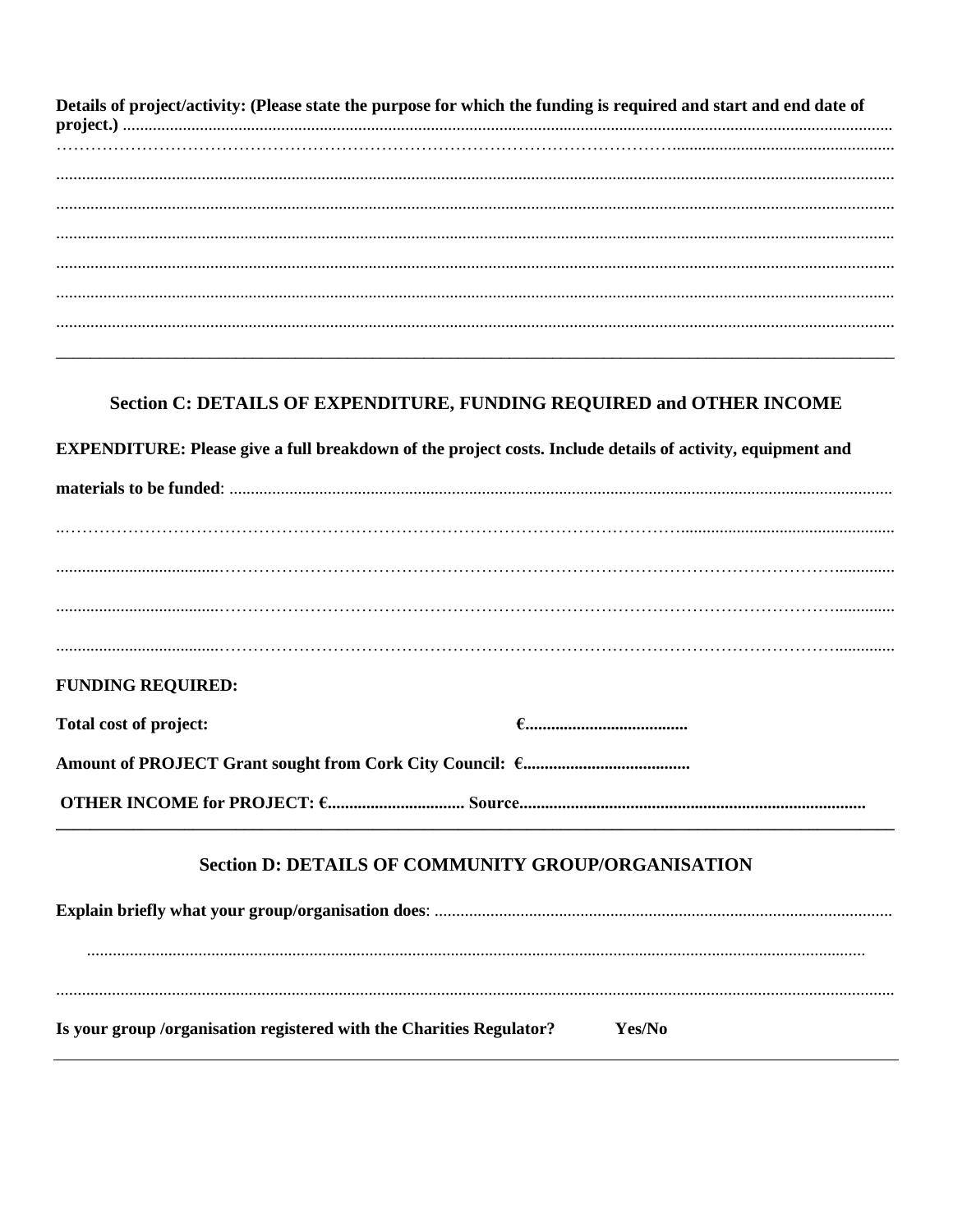**Please note if your project is awarded a grant, the project must be carried out before the Community Development PROJECT grant will be paid to your community group. The deadline for completing the project and submitting required documentation is 25 th October, 2019.**

**Acknowledgment of Cork City Council's contribution to the funding of a project will be required in any publicity associated with the project.**

#### **Section E: DECLARATION OF CHAIR, SECRETARY OR COMMUNITY GROUP MEMBER**

PLEASE NOTE: Part or all of the information you provide will be held on computer. This information will be used for the administration of applications and grants. Copies of the information may be given to individuals and organisations we consult when assessing applications and monitoring grants. You may be asked to provide additional information before a final decision can be made on your application.

#### **DECLARATION**

I confirm on behalf of my organisation that I am authorised to sign this declaration and that to the best of my knowledge all answers to the questions on this form are true and accurate. If this application is successful, this organisation will use the grant only for the purposes specified in this application and will comply with all terms and conditions attached to the grant. I confirm that the organisation has the power to accept the grant subject to conditions and to repay the grant if the conditions are not met. I understand and accept that the organisation may be required to provide additional information about the application before a decision is reached. I accept that the decision of Cork City Council will be final.

### **SIGNATURE OF APPLICANT ON BEHALF OF THE COMMUNITY GROUP:**

|                                    | Please complete this form fully, attach all required documentation and return by Friday 1 <sup>st</sup> March |  |  |
|------------------------------------|---------------------------------------------------------------------------------------------------------------|--|--|
| 2019 to:                           |                                                                                                               |  |  |
| <b>Susan Skelly McGovern</b>       |                                                                                                               |  |  |
| <b>Assistant Staff Officer</b>     |                                                                                                               |  |  |
| <b>Community &amp; Enterprise</b>  |                                                                                                               |  |  |
| <b>Cork City Council</b>           |                                                                                                               |  |  |
| 2 <sup>nd</sup> Floor, City Hall   |                                                                                                               |  |  |
| Cork                               |                                                                                                               |  |  |
| or email: susan_skelly@corkcity.ie | Telephone: 021-4924596                                                                                        |  |  |